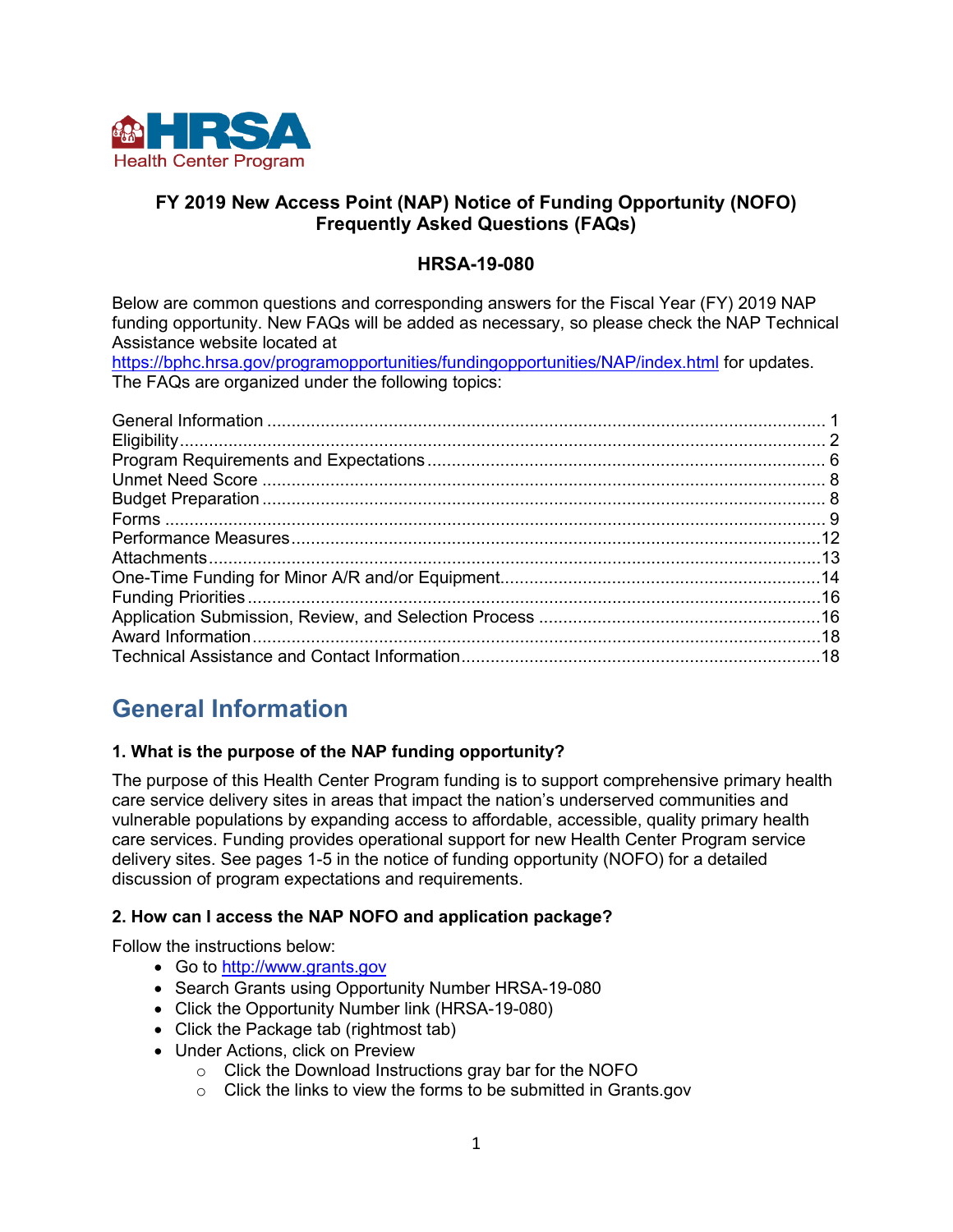• Click the APPLY button to use the Grants.gov Workspace to apply.

## **3. Can my organization request funding for more than one type of health center?**

The term "health center" refers to four types of health centers (also called sub-programs) supported under section 330 of the PHS Act, as amended:

- Community Health Center (CHC section 330(e))
- Migrant Health Center (MHC section  $330(q)$ )
- Health Care for the Homeless (HCH section 330(h))
- Public Housing Primary Care (PHPC section 330(i))

You may request funding to support one or multiple types of health centers within a single application based on the population(s) to be served. For example, if you propose to serve both the general community and migratory and seasonal agricultural workers, you can submit a NAP application requesting both CHC and MHC funding.

## **4. What are special populations?**

"Special populations" refers to three population groups and the legislatively-mandated health center types that serve them:

- Migratory and seasonal agricultural workers and families Migrant Health Center (MHC)
- Individuals experiencing homelessness Health Care for the Homeless (HCH)
- Individuals living in public housing and areas immediately accessible to such public housing – Public Housing Primary Care (PHPC)

You are expected to demonstrate compliance with the specific requirements of each health center type for which funding is requested. See pages 3-4 of the NOFO.

#### **5. Can my organization request funding for more than one NAP site?**

Yes. You may request funding to establish a single new access point site or multiple sites in a single NAP application as long as one proposed new access point site is a full-time, permanent site (with the exception of proposed NAP projects serving only migratory and seasonal agricultural workers, which may propose a seasonal rather than permanent site). An organization cannot request more than \$650,000 in annual Federal funding regardless of the number of new access points proposed.

## **6. Can more than one application be submitted by an organization?**

No. An organization can submit only one application.

# <span id="page-1-0"></span>**Eligibility**

#### **7. Who can apply for NAP funding?**

Organizations eligible to compete for NAP funds include nonprofits, including tribal, faith-based, and community-based organizations or public entities. (See the detailed list of eligibility requirements in Section III: Eligibility Information of the NOFO on pages 6-7.) Applications may be submitted by organizations that do not receive Health Center Program operational funding (new applicants, including designated look-alikes) or organizations currently receiving Health Center Program funding (satellite applicants).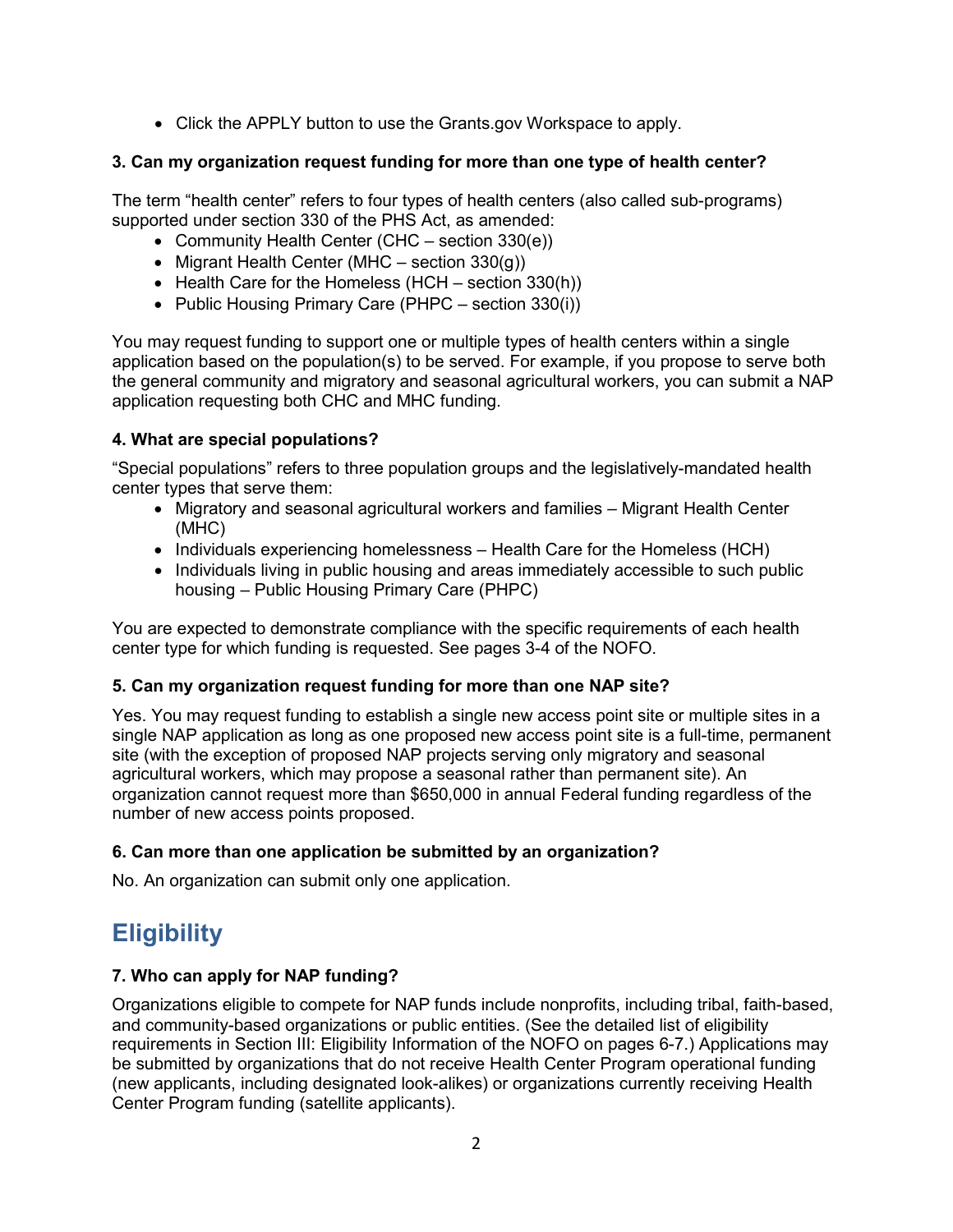## **8. Are there new eligibility criteria compared to the FY 2017 NAP NOFO?**

To be eligible, applicants may not propose a new access point located in the same building as any site already in the approved scope of project of any Health Center Program award recipient or look-alike. An exception is that look-alike applicants can include their current look-alike sites in scope as part of their FY 2019 NAP application.

#### **9. My organization is applying for Migrant Health Center funding. Can we propose a seasonal site?**

Yes. The **only** exception to the requirement that a NAP application must propose to operate at least one permanent site 40 hours or more per week is for proposed NAP projects requesting **only** MHC funding. These applicants may propose a seasonal service delivery site, but it still needs to operate at least 40 hours per week.

#### **10. What is a Medically Underserved Area (MUA) or a Medically Underserved Population (MUP)?**

A Medically Underserved Area (MUA) is a federally-designated geographic area in which residents have a shortage of health services. A Medically Underserved Population (MUP) is a federally-designated group of persons who face economic, cultural, or linguistic barriers to health care.

#### **11. How do MUA and MUP designations affect my eligibility for NAP?**

If requesting CHC funding, you must provide MUA or MUP designation information. If requesting only MHC, HCH, and/or PHPC funding, you are not required to have MUA/MUP designation.

Satellite applicants may list MUAs or MUPs currently served or indicate a different MUA or MUP designation for the proposed service area. New applicants requesting CHC funding must propose to serve a defined geographic area that is officially designated, in whole or in part, as an MUA or MUP. To determine if the area is designated an MUA or an MUP, see <https://data.hrsa.gov/tools/shortage-area/mua-find> or [https://data.hrsa.gov/tools/shortage](https://data.hrsa.gov/tools/shortage-area/by-address)[area/by-address.](https://data.hrsa.gov/tools/shortage-area/by-address) You can also see MUAs and MUPs using the Boundaries and Optional Layers tool at [www.udsmapper.org.](http://bphc.hrsa.gov/programopportunities/fundingopportunities/NAP)

If the area is not currently an MUA or MUP, you must request such designation before the application is submitted. Provide documentation of the request in Attachment 1. MUA/MUP designation must be received prior to a final FY 2019 NAP funding decision. For more information on the designation process, refer to<https://bhw.hrsa.gov/shortage-designation/muap> and/or contact your State Primary Care Office (listing available at [http://bhpr.hrsa.gov/shortage/hpsas/primarycareoffices.html\)](http://bhpr.hrsa.gov/shortage/hpsas/primarycareoffices.html).

#### **12. Does the new access point have to be located in an MUA to be eligible for NAP funding?**

Although the NAP site does not have to be located in an MUA, you must demonstrate that the new access point will serve individuals that reside in an MUA or are a part of an MUP.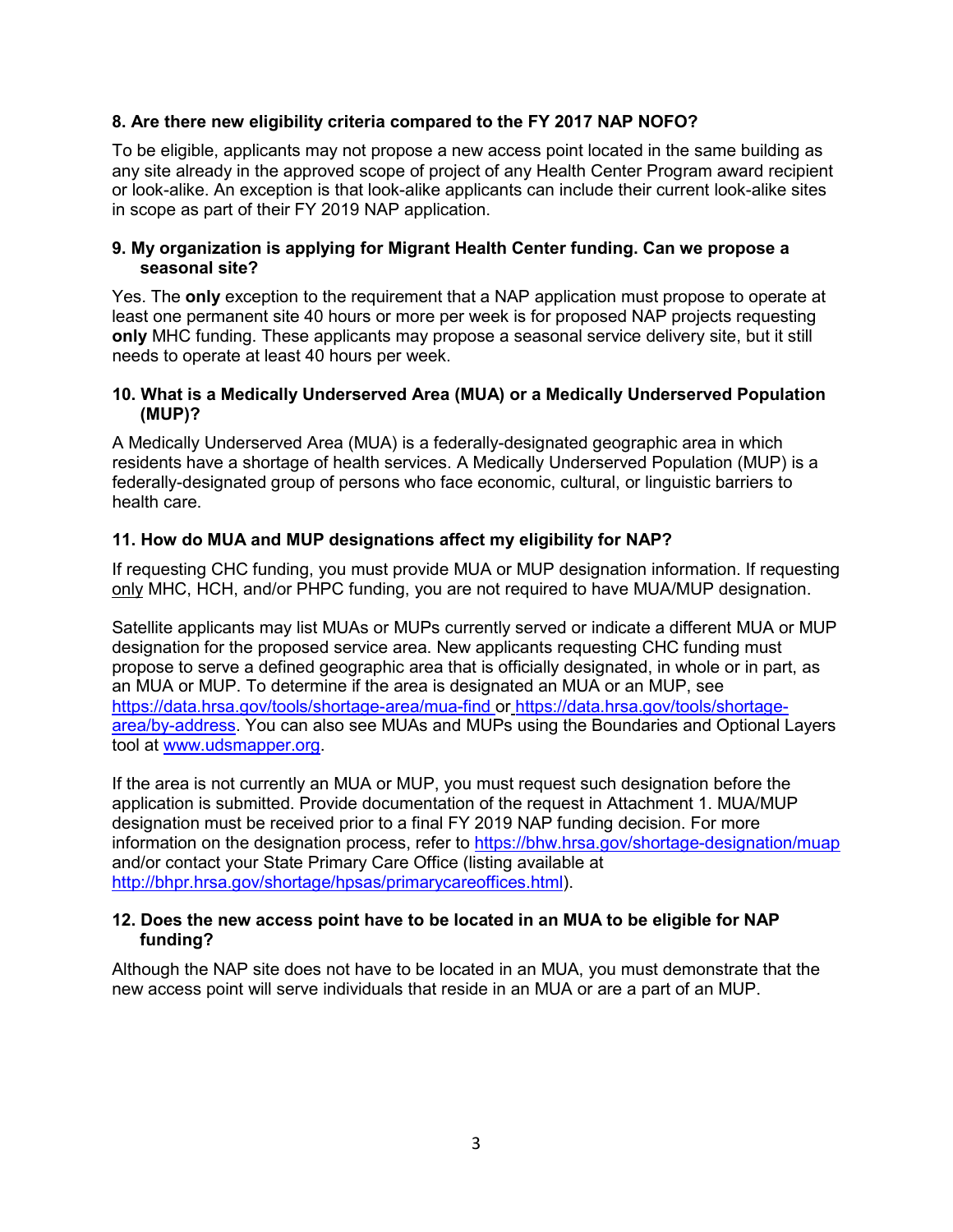#### **13. Does an organization have to be currently providing health services to be eligible to apply for NAP funding?**

No. However, you must present a plan demonstrating that **all** proposed sites in the NAP application will be operational and fully compliant with the Health Center Program requirements within 120 days of Notice of Award. Also, in the Resources/Capabilities section of the Project Narrative, you must demonstrate the organizational capacity to open and operate the site.

### **14. Are organizations located outside of the United States eligible to apply for NAP funding?**

Eligible organizations must be located in the United States or its territories, or be part of a Compact of Free Association (i.e., Federated States of Micronesia, Republic of the Marshall Islands, and Republic of Palau).

#### **15. Can I apply for NAP funding to provide a single service type (e.g., mental health services)?**

No. To be eligible, you must propose to establish at least one full-time, permanent new access point for the provision of comprehensive primary health care services as its main purpose.

## **16. Can NAP funding be used to operate a school-based health center?**

Applicants may only propose to establish a school-based health center as a NAP site if it meets the following criteria:

- The school-based health center is a permanent, full-time site that provides all required primary and preventive health care services to students of the school as well as the general underserved population in the service area without regard for ability to pay; OR
- The school-based health center is proposed in addition to a permanent, full time site that provides comprehensive primary health care, as proposed on Form 5B: Service Sites in the NAP application.

School-based health centers must demonstrate how members of the general community and students will have access to all required primary health care services, not only during school hours, but also when the school is closed. This can be accomplished through services at the school-based site, at other sites operated by the organization, or through other providers. All services must be available on a sliding fee scale.

## **17. Can NAP funding be used to operate a mobile unit?**

You may propose a mobile unit as a new access point only if a permanent, full-time site is also proposed in the NAP application (with the exception of proposed NAP projects serving only migratory and seasonal agricultural workers, which may propose a seasonal rather than permanent site). A mobile unit must be affiliated with a permanent or seasonal service site (a fixed building location) and fully equipped and staffed by health center clinicians providing direct primary care services. Proposals to expand the operation of an existing mobile unit within the current scope of project (e.g., add new providers or services, expand hours of operation at current locations) are **NOT** eligible for consideration.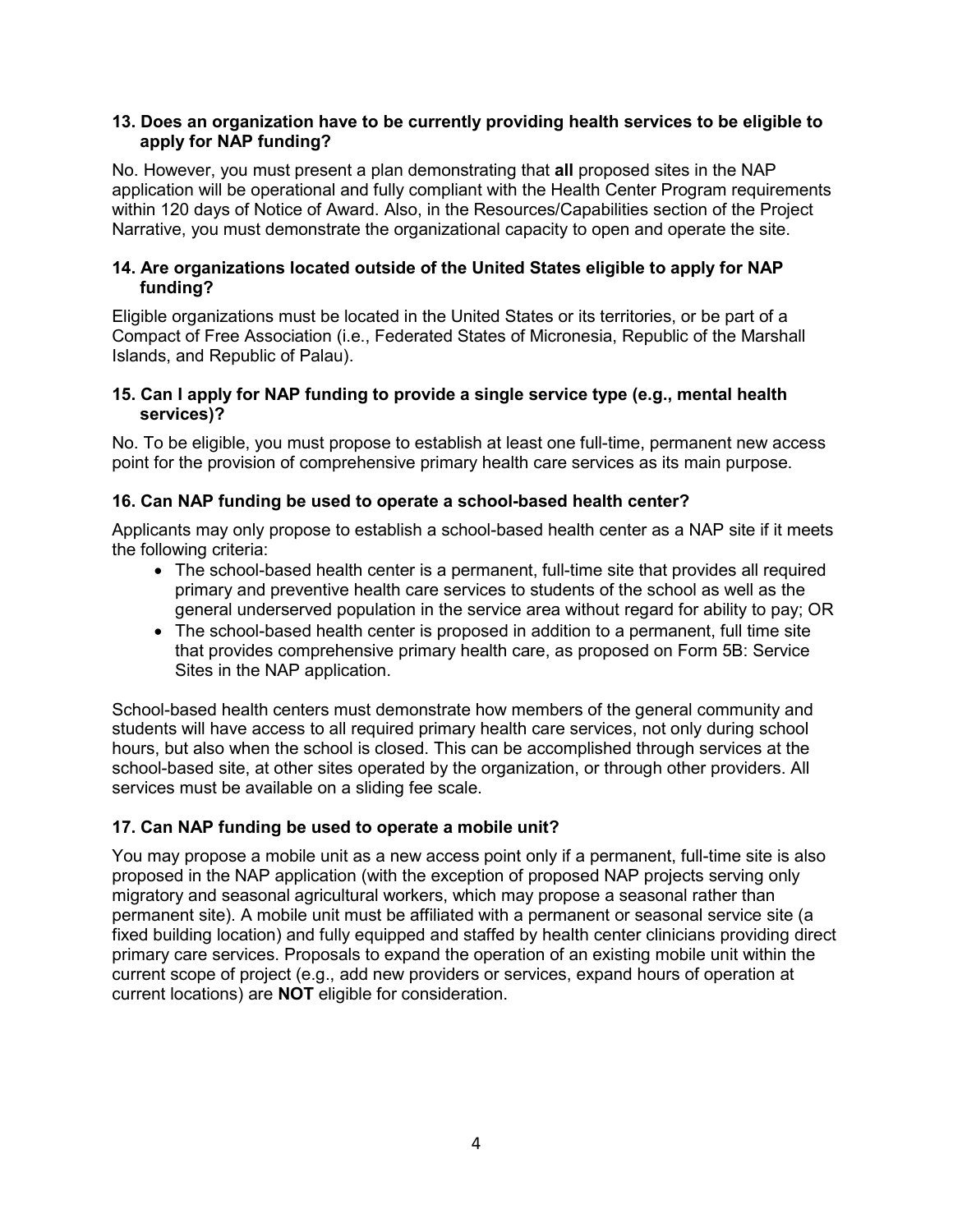#### **18. As an existing Health Center Program award recipient, may I propose to use NAP funding to consolidate two of my existing sites into a larger, centrally located new site?**

No. NAP funding may not support the relocation or consolidation of current Health Center Program award recipient sites.

#### **19. I recently submitted a Change in Scope request in the Electronic Handbooks (EHBs) to operate a service site at 123 Main Street. May I propose to expand this site with NAP funding?**

No. You cannot propose to support a site that is included in an active Change in Scope request at the time of application.

#### **20. As a satellite applicant, can we include additional hours and services at one of our existing sites to serve our proposed NAP population?**

No. The NAP application cannot propose expansion at any site already in your approved scope of project. Although new patients from the NAP site may be referred to existing sites for particular services, NAP funds cannot be used to support staff at sites that are not proposed NAP sites.

#### **21. How do we determine if our proposed NAP site is located in another health center's scope of project?**

You cannot propose a site located in the same building as any site already in the approved scope of project of any Health Center Program award recipient or look-alike. Tools are available to assist you in determining the location of current Health Center Program award recipient and look-alike sites, including UDS Mapper [\(https://www.udsmapper.org/\)](https://www.udsmapper.org/) and Find a Health Center [\(https://findahealthcenter.hrsa.gov/\)](https://findahealthcenter.hrsa.gov/). Not all newly-established or pending health center service delivery sites are included in these resources. You should leverage collaborations and partnerships to ensure that you are aware of the primary health care access needs in the proposed service area and local plans to meet those needs, and you must consult with appropriate State and local government agencies and health care providers regarding the need for the health services to be provided at the proposed NAP site(s). As a resource, your state Primary Care Association may have conducted strategic planning to identify access needs and how to meet those needs in under or unserved areas.

#### **22. Can I propose to serve zip codes in an existing health center's service area?**

Yes, as long as you can demonstrate unmet need in the proposed service area, inclusive of all proposed zip codes. However, note that if more than 75 percent of the low‐income residents in the proposed service area get their care at a health center (per UDS Mapper), and you do not sufficiently document both collaboration and unmet need within the service area, HRSA may not fund your NAP application.

#### **23. Can a non-profit organization apply with a co-applicant?**

No. Only public entities can apply with a co-applicant.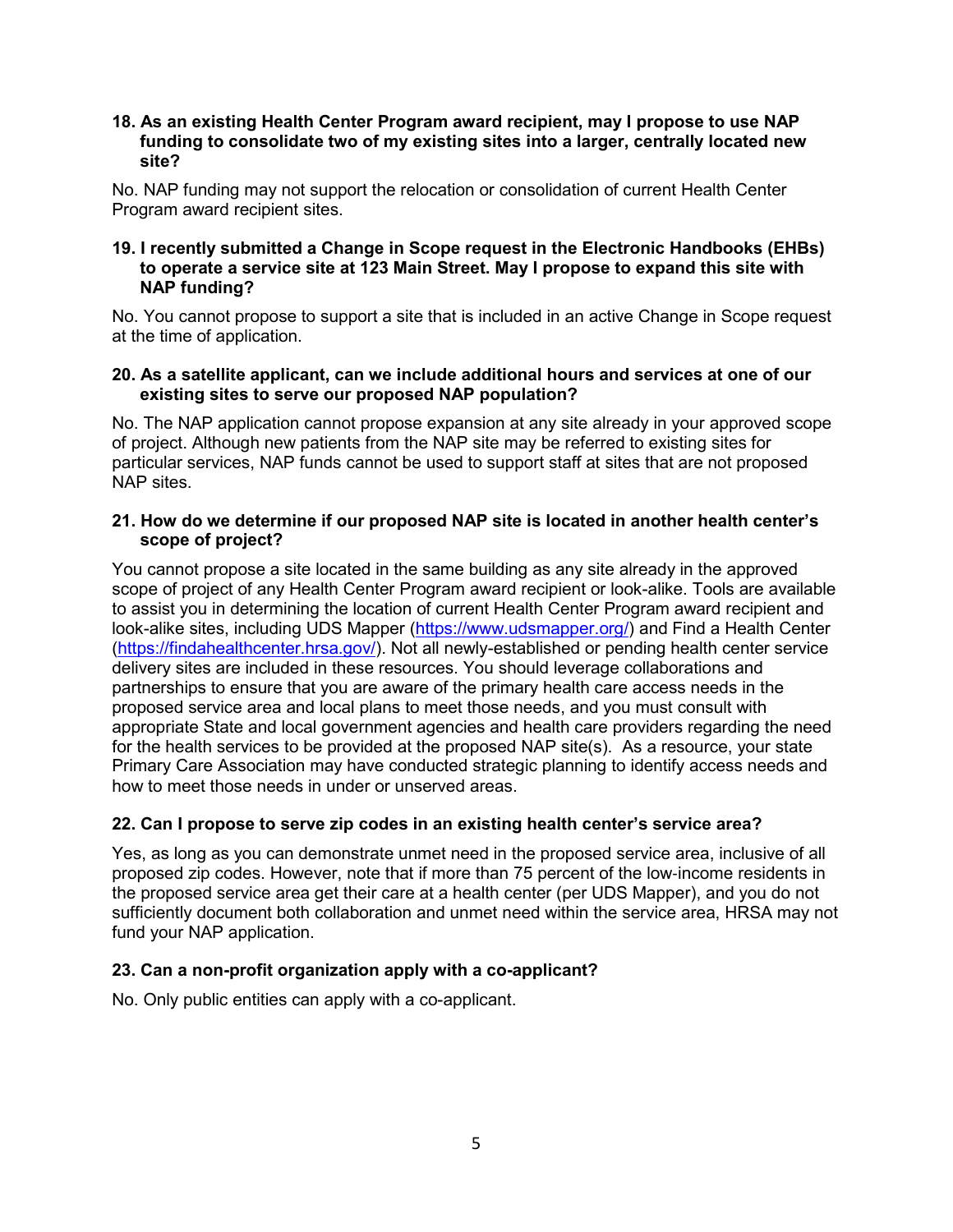#### **24. How does a public agency meet governance requirements?**

When a public agency's board cannot independently meet all applicable health center governance requirements, the public agency may establish a separate co-applicant governing board that meets the Health Center Program governance requirements. For more information about co-applicants, refer to the Health Center Program Compliance Manual, Chapter 19: Board Authority available at [https://bphc.hrsa.gov/programrequirements/compliancemanual/chapter-](https://bphc.hrsa.gov/programrequirements/compliancemanual/chapter-19.html)[19.html.](https://bphc.hrsa.gov/programrequirements/compliancemanual/chapter-19.html)

### **25. Is there a page limit for the NAP application?**

Yes. There is a 175-page limit on the length of all uploaded files when printed by HRSA, and applications exceeding this page limit will be rejected by HRSA. The page limit includes the abstract, project and budget narratives, and attachments (unless otherwise noted in the NOFO). Items not counted in the page limit include:

- OMB-approved forms that are part of the application in Grants.gov and EHBs.
- Attachments uploaded to Form 8: Health Center Agreements and the A/R forms.
- Indirect cost rate agreement.
- Proof of non-profit or public status.

When the application is submitted in EHBs, an automatic page count occurs of all pages, including attachments that should be excluded from the page limit. This automatic page count appears on the final PDF version of the application. However, be assured that pages indicated in the NOFO as not counting against the limit will be removed from the page count during the page limit assessment.

# <span id="page-5-0"></span>**Program Requirements and Expectations**

#### **26. Does the applicant organization have to be compliant with the program requirements at the time of application?**

NAP applicants are expected to be compliant with the Health Center Program requirements based on the [Health Center Program Compliance Manual](https://bphc.hrsa.gov/programrequirements/compliancemanual/introduction.html) and applicable regulations at the time of application, or provide a detailed plan demonstrating the steps that will be taken to become fully compliant within 120 days of award.

#### **27. What types of data should we use to describe the unmet needs of the service area and target population?**

You must include data informed by, or gathered through, consultation with appropriate State and local government agencies (e.g., health department, state Medicaid agency, state Primary Care Office) and data informed by, or gathered through, consultation with other health care providers. Additional information about the service area, target population, and/or special populations should come from external, valid data sources (e.g., census data).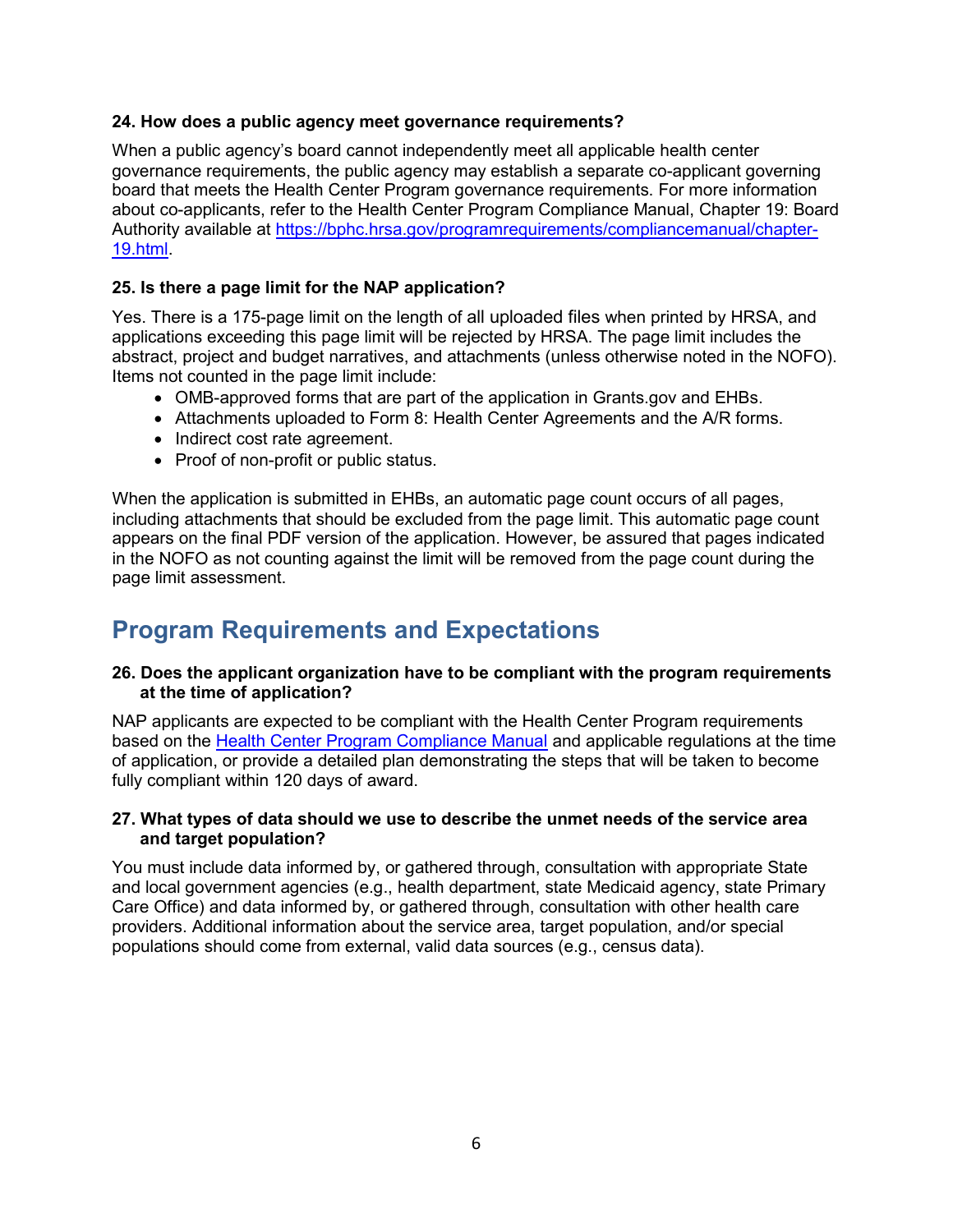#### **28. What is comprehensive primary medical care?**

"Comprehensive primary medical care" addresses prevention as well as acute and chronic medical conditions. At a minimum, this includes assessment, diagnosis, screening, education and treatment, referrals, and follow-up of such services. All of the services indicated as "required services" on Form 5A: Services Provided are considered part of the "comprehensive primary medical care" services. For descriptions of Required and Additional Services, see the Form 5A Service Descriptors document at

[https://bphc.hrsa.gov/sites/default/files/bphc/programrequirements/scope/form5aservicedescript](https://bphc.hrsa.gov/sites/default/files/bphc/programrequirements/scope/form5aservicedescriptors.pdf) [ors.pdf.](https://bphc.hrsa.gov/sites/default/files/bphc/programrequirements/scope/form5aservicedescriptors.pdf)

## **29. What is the timeframe for applicants to achieve the NAP patient projection?**

HRSA will use the 2020 Uniform Data System (UDS) Report, submitted early in calendar year 2021, to determine whether applicants met the NAP unduplicated patient projection for calendar year January 1, 2020 to December 31, 2020.

#### **30. If we cannot get our proposed site open and operational within 120 days, what options do we have for meeting the requirement through mobile, temporary, or nearby sites?**

All proposed NAP sites must be operational within 120 days of the Notice of Award. You cannot meet the requirement through opening a mobile or temporary site at the address of the proposed NAP site or at a nearby site to serve the target population. You should carefully consider the range of factors that may influence your ability to ensure that all proposed sites will meet this requirement when developing your proposal.

## **31. What is the Operational Plan?**

The Operational Plan outlines the steps you will take to ensure that all proposed sites will begin operating and delivering services within 120 days of award and your health center will be compliant with Health Center Program requirements within 120 days of award. A sample Operational Plan is provided on the [NAP Technical Assistance website.](http://bphc.hrsa.gov/programopportunities/fundingopportunities/NAP/index.html)

#### **32. Our health center is currently operational and compliant with all the program requirements. What do we include in the Operational Plan?**

State your compliance in the Operational Plan and highlight proposed changes in access to care, such as planned service expansion and outreach activities, new collaborations or partnerships, and any other changes that would occur as a result of the NAP funding. You have the option of setting your own goals in the Operational Plan.

#### **33. Does a tribal organization have to meet all of the program requirements?**

No. Applicants that are Indian tribes or tribal or Indian organizations under the Indian Self-Determination Act, or urban Indian organizations under the Indian Health Care Improvement Act (25 U.S.C. 1651) are not required to meet the governance requirements of the Health Center Program. However, tribal entities must meet all of the other statutory and regulatory requirements.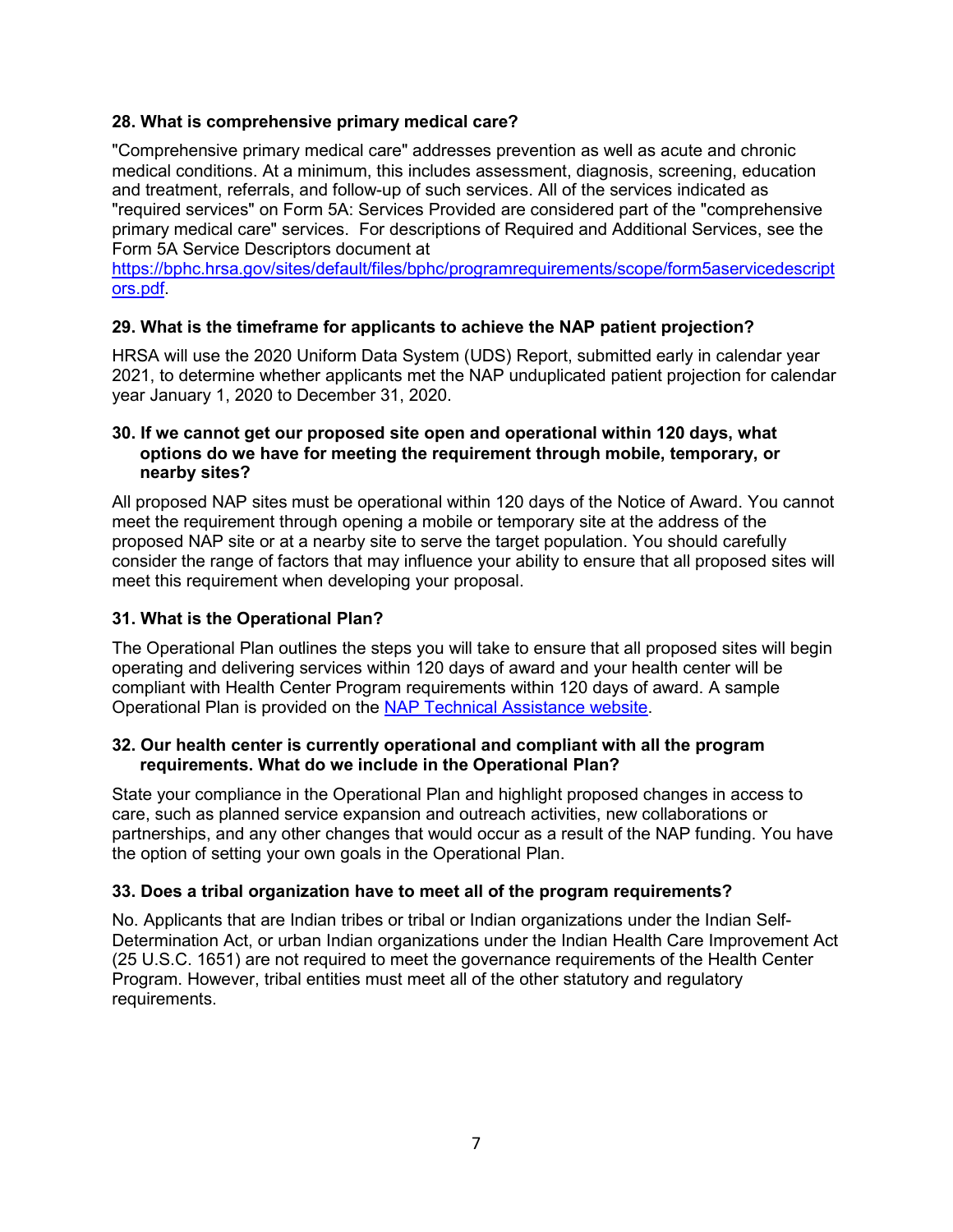## **34. Can I get a waiver of the board composition governance requirement?**

Applicants requesting funding for special populations only (i.e., MHC, HCH, and/or PHPC) that do not currently receive and are not requesting CHC funding may request a waiver of the 51 percent consumer/patient majority board composition requirement on Form 6B: Request for Waiver of Board Member Requirement. For more information, refer to the Health Center Program Compliance Manual, Chapter 20: Board Composition available at [https://bphc.hrsa.gov/programrequirements/compliancemanual/chapter-20.html.](https://bphc.hrsa.gov/programrequirements/compliancemanual/chapter-20.html)

#### **35. Why does the Program Narrative have a new question that addresses the employment of the chief executive officer (CEO)/project director (PD)?**

Changes to section 330(k)(3) of the Public Health Service Act require the CEO/PD to be a direct employee of the health center.

## <span id="page-7-0"></span>**Unmet Need Score**

#### **36. What is the Unmet Need Score (UNS)?**

The UNS provides a standardized measure of unmet need for primary health care services for your proposed service area. Your UNS is automatically calculated based on the service area zip codes entered in Form 5B: Service Sites. See the [NAP Technical Assistance website](http://bphc.hrsa.gov/programopportunities/fundingopportunities/NAP/index.html) for additional UNS resources including a presentation, UNS Resource Guide, UNS Workbook, and FAQs.

#### **37. How is the UNS incorporated into the overall application score?**

The service area UNS has a maximum possible 100 points. This score will be converted to a 20-point scale by dividing by 5 and rounding up. See the NAP conversion chart in the UNS Workbook at the [NAP Technical Assistance website.](http://bphc.hrsa.gov/programopportunities/fundingopportunities/NAP/index.html) The UNS will account for 20 of the 30 total points for Need. The other 10 points will be based on the qualitative and quantitative description of need you provide in your application.

## <span id="page-7-1"></span>**Budget Preparation**

#### **38. How much Federal funding can I request?**

The maximum amount of NAP funding you can request is \$650,000, regardless of the number and/or type of new access point sites proposed. As part of the \$650,000, you may request up to \$150,000 in Year 1 only for one-time costs for equipment and/or minor alteration/renovation (A/R).

#### **39. Are there activities that are ineligible for NAP funding?**

Yes. See Section IV.6.on pages 32-33 of the NAP NOFO for funding restrictions.

## **40. What should be included in the budget narrative?**

The budget narrative must clearly describe each cost element and explain how each line-item expense is derived (e.g., number of visits, cost per unit). A sample budget narrative is available at the [NAP Technical Assistance website.](http://bphc.hrsa.gov/programopportunities/fundingopportunities/NAP/index.html)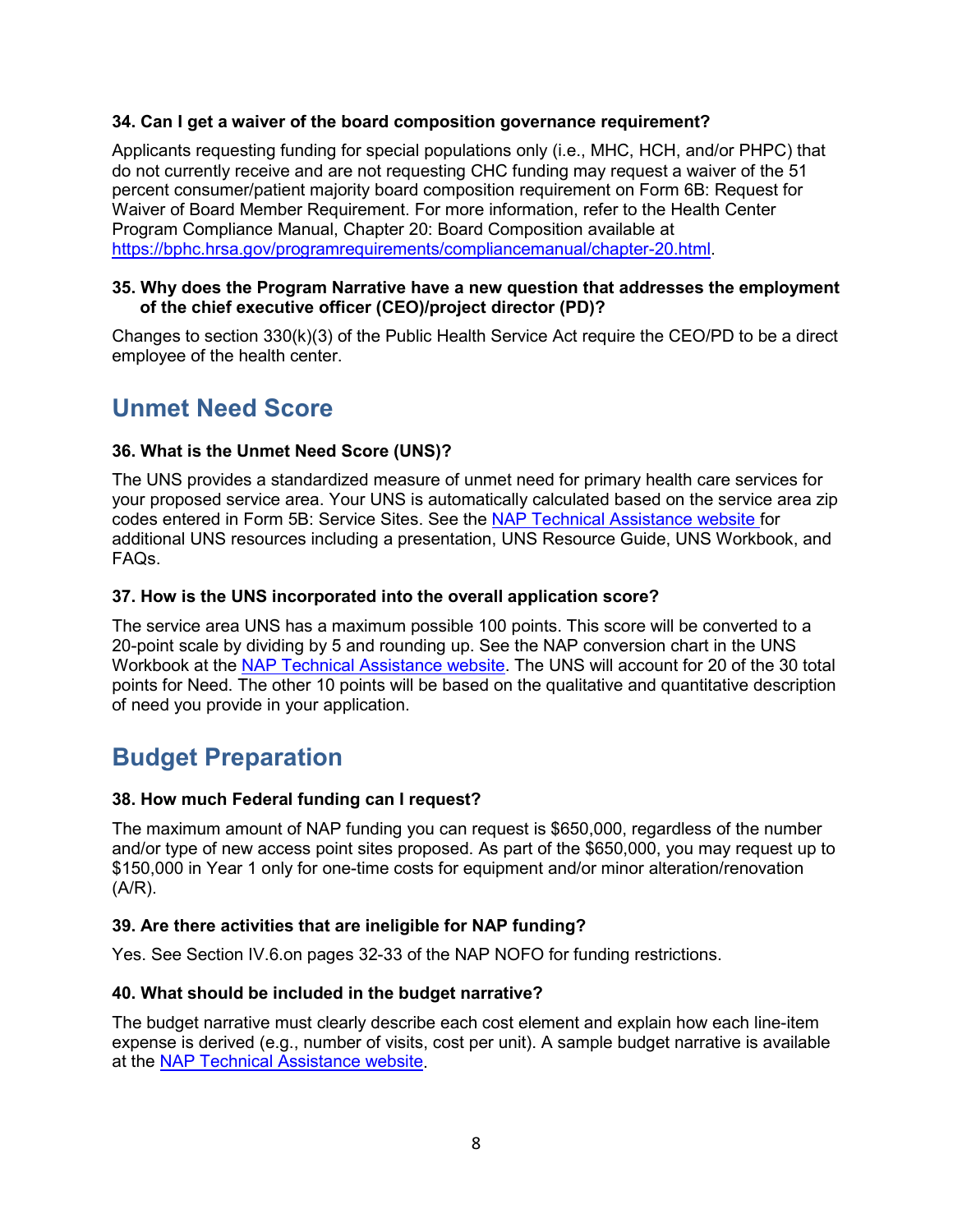#### **41. What should be included in the Non-Federal funding information in the NAP application budget?**

Submit a total project budget that shows all funding required for NAP project implementation. This includes Program Income (fees, premiums, third party reimbursements, and payments for services) and Other Income (State, Local, or other Federal grants or contracts; local or private support that is not generated from charges for services delivered) that will support the proposed NAP project.

## **42. How do I show my Year 2 funding request on the SF-424A?**

In Section E of the SF-424A (Federal Funds Needed for Balance of the Project), enter the Federal funds requested for Year 2 in the "First" column under Future Funding Periods (Years) for each proposed sub-program. For more information about completing the SF-424A in EHBs, see Section 2 of the [EHBs NAP Applicant User Guide.](https://bphc.hrsa.gov/programopportunities/fundingopportunities/NAP/fy2019-nap-user-guide_.pdf)

#### **43. How do I change the sub-program on the SF-424A: Budget Information form?**

In the Budget Information form, click on Change Sub-Program, then select the applicable subprogram(s). Once saved, the selected sub-program(s) (i.e., Community Health Center, Migrant Health Center, Health Care for the Homeless, and/or Public Housing Primary Care) will appear.

#### **44. What types of equipment purchases are allowable?**

You may request one-time funding of up to \$150,000 in Year 1 only for the purchase of moveable items that are non-expendable, having a useful life of more than one year and a perunit acquisition cost of \$5,000 or more.

#### **45. Can I purchase/enhance an Electronic Health Record (EHR) with NAP funding?**

EHR systems are an allowable cost, as are site licenses and associated hardware. EHR costs, with the exception of licenses, are considered equipment and fall under the one-time funding request. EHR licenses may be budgeted in the "Other" object class category.

## <span id="page-8-0"></span>**Forms**

#### **46. What forms are submitted in Grants.gov?**

See page 9 in the NOFO for the list of forms to be submitted in Grants.gov. If you have lobbying activities to disclose, you must complete the Disclosure of Lobbying Activities (SF-LLL). Do not complete the optional Other Attachments Form.

#### **47. How should I complete the Type of Application field on the SF-424?**

- **New:** An organization that does not currently receive Health Center Program funding. Select "New" on the SF-424. This includes look-alikes.
- **Satellite**: An organization that currently receives Health Center Program funding. Select "Revision" on the SF-424, then choose "Other" and type "Supplement" and your H80 grant number.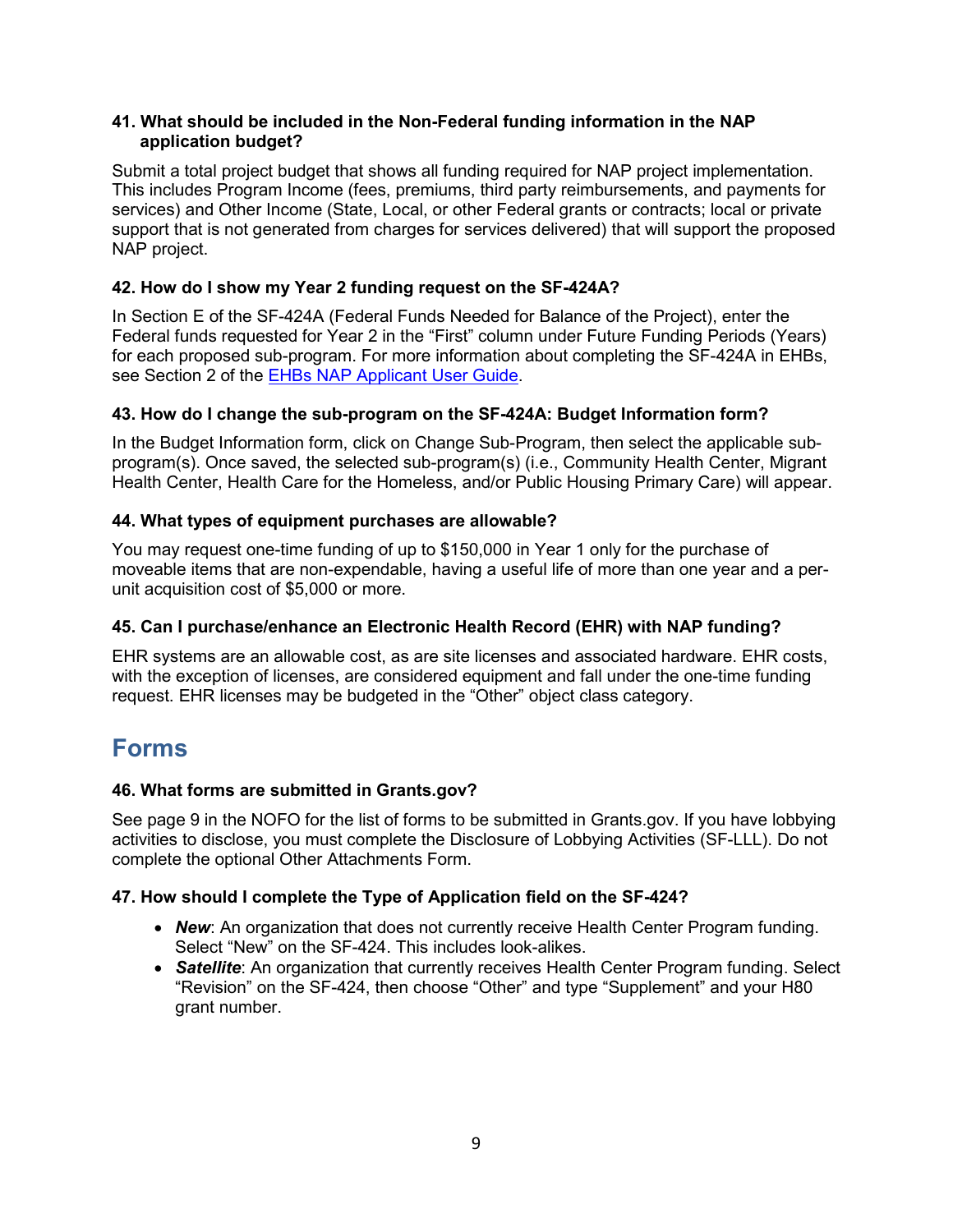#### **48. How should I complete (4) Applicant Identifier and (5a) Federal Identity Identifier on the SF-424?**

On the SF-424 in Grants.gov, you can leave box 4 and box 5a blank.

#### **49. What dates should be listed in Item 17 of the SF-424 for the Proposed Project Start Date and Proposed Project End Date?**

Enter September 1, 2019 for the Proposed Project Start Date. Enter August 31, 2021 for the Project End Date.

#### **50. How do I change the SF-424 information submitted in Grants.gov?**

The SF-424 components are transferred into EHBs under the Basic Information, Budget Information, and Other Information sections. You can update this information in EHBs as desired. See Section 2 of the EHBs [NAP Applicant User Guide.](https://bphc.hrsa.gov/programopportunities/fundingopportunities/NAP/fy2019-nap-user-guide_.pdf)

To change the abstract, go to the SF-424 Part 2 under the Basic Information section in EHBs. The project abstract is attached in this form, under Project Description. You can view the original abstract submitted via Grants.gov, delete it, and replace it by uploading a revised abstract.

#### **51. On Form 1A – General Information Worksheet, what is meant by "general underserved community"?**

On Form 1A, "general underserved community" refers to anyone you anticipate serving who does not fall into one of the special population categories listed (people experiencing homelessness, migratory and seasonal agricultural workers, and/or public housing residents).

#### **52. On Form 1A, do I enter the number of projected patients for just my proposed NAP site(s)?**

Project the total annual number of anticipated patients and visits for the NAP site(s) only for the calendar year January 1, 2020 – December 31, 2020. The total unduplicated patient projection should be reasonable and achievable since, if funded, HRSA will hold you accountable for serving the projected number of patients in 2020. If you are a new applicant, this number becomes the Health Center Program (H80) grant patient target. If you are a satellite applicant, HRSA will add this number to your current patient target. For more information about patient targets, see the **Patient Target FAQs**.

#### **53. Should all staff be included on the Form 2 – Staffing Profile?**

List the proposed staff for the NAP site(s), including staff whose salaries are paid through an indirect cost rate. In the Direct Hire column, only indicate the percentage FTEs for direct employees and volunteers. If contracts are used for a position, check yes in the Contract/Agreement FTE column. See Appendix A in the NOFO for Form 2 instructions.

#### **54. Where do I find data to complete Form 4 – Community Characteristics?**

You can find population, economic, and geographic information at [http://www.census.gov/.](https://www.census.gov/) Other reliable sources such as local government agencies or community organizations may be used for Form 4 data, as applicable.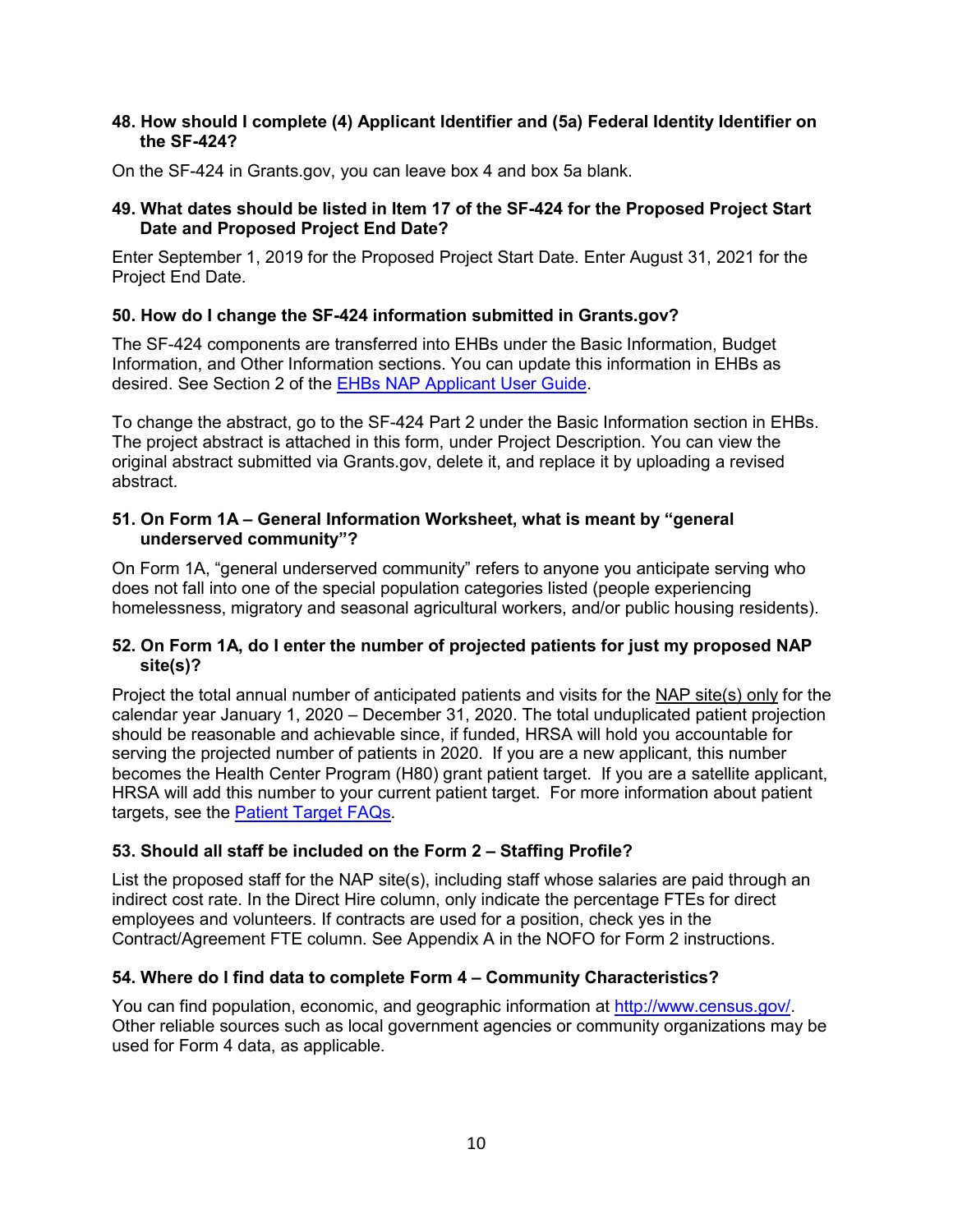#### **55. Why are only columns I and II permitted on Form 5A: Services Provided for General Primary Medical Care?**

Because comprehensive primary medical care is the main purpose of the NAP project, Form 5A must indicate that the applicant will provide General Primary Medical Care at the NAP site(s) either directly by the health center (Column I) and/or through formal written contractual agreements in which the health center pays for the service (Column II). As long as one of these is selected, General Primary Medical Care can also be provided by referral arrangement (Column III). For more information about service delivery methods, see the Form 5A Column Descriptors document at

[https://bphc.hrsa.gov/sites/default/files/bphc/programrequirements/scope/form5acolumndescript](https://bphc.hrsa.gov/sites/default/files/bphc/programrequirements/scope/form5acolumndescriptors.pdf) [ors.pdf.](https://bphc.hrsa.gov/sites/default/files/bphc/programrequirements/scope/form5acolumndescriptors.pdf)

#### **56. As a current award recipient, how do I complete Form 5A if we are referring NAP patients to one of our existing sites for a particular service?**

Form 5A should be completed to reflect the method by which the service will be delivered. If the service will be provided directly by the health center, even if the service is located at a different site in the health center's scope of project, then it should be indicated in column I on Form 5A. However, the Project Narrative should explain that the service will not be provided at the NAP site(s) and will instead be provided by the applicant at an existing Health Center Program site.

#### **57. The Grants.gov Project Performance Site Location(s) Form and Form 5B: Service Sites seem to be asking for the same information. Does the same information have to be provided in both places?**

Yes. List proposed NAP sites on both Form 5B and the Project Performance Site Location(s) Form. However, only information on Form 5B will be used to determine eligibility and the scope of project.

#### **58. The NOFO states "You must provide a verifiable street address for each proposed site on Form 5B: Service Sites." How do you define verifiable?**

A verifiable street address is a street address (e.g., 123 Main Street, Suite 102), not a PO Box or intersection. "To be determined" is not acceptable.

#### **59. What should be entered on Form 5B for the service area zip codes?**

The service area zip codes entered on Form 5B should reflect where your proposed patients reside (e.g., zip codes where 75 percent of proposed patients reside). The site address zip code must be included in the service area zip codes. For more information on service area, refer to the Health Center Program Compliance Manual, Chapter 3: Needs Assessment available at [https://bphc.hrsa.gov/programrequirements/compliancemanual/chapter-3.html.](https://bphc.hrsa.gov/programrequirements/compliancemanual/chapter-3.html)

#### **60. As a current look-alike, what sites should I include on Form 5B?**

HRSA will not award funding that would result in "dual status" whereby the organization would become both a Federal awardee and a look-alike designee. Therefore, look-alike applicants should include all currently-approved look-alike sites as part of their FY 2019 NAP application (i.e., list all sites on Form 5B: Service Delivery Sites). A look-alike applicant may also propose new site(s) in addition to their current site(s) in scope, as desired.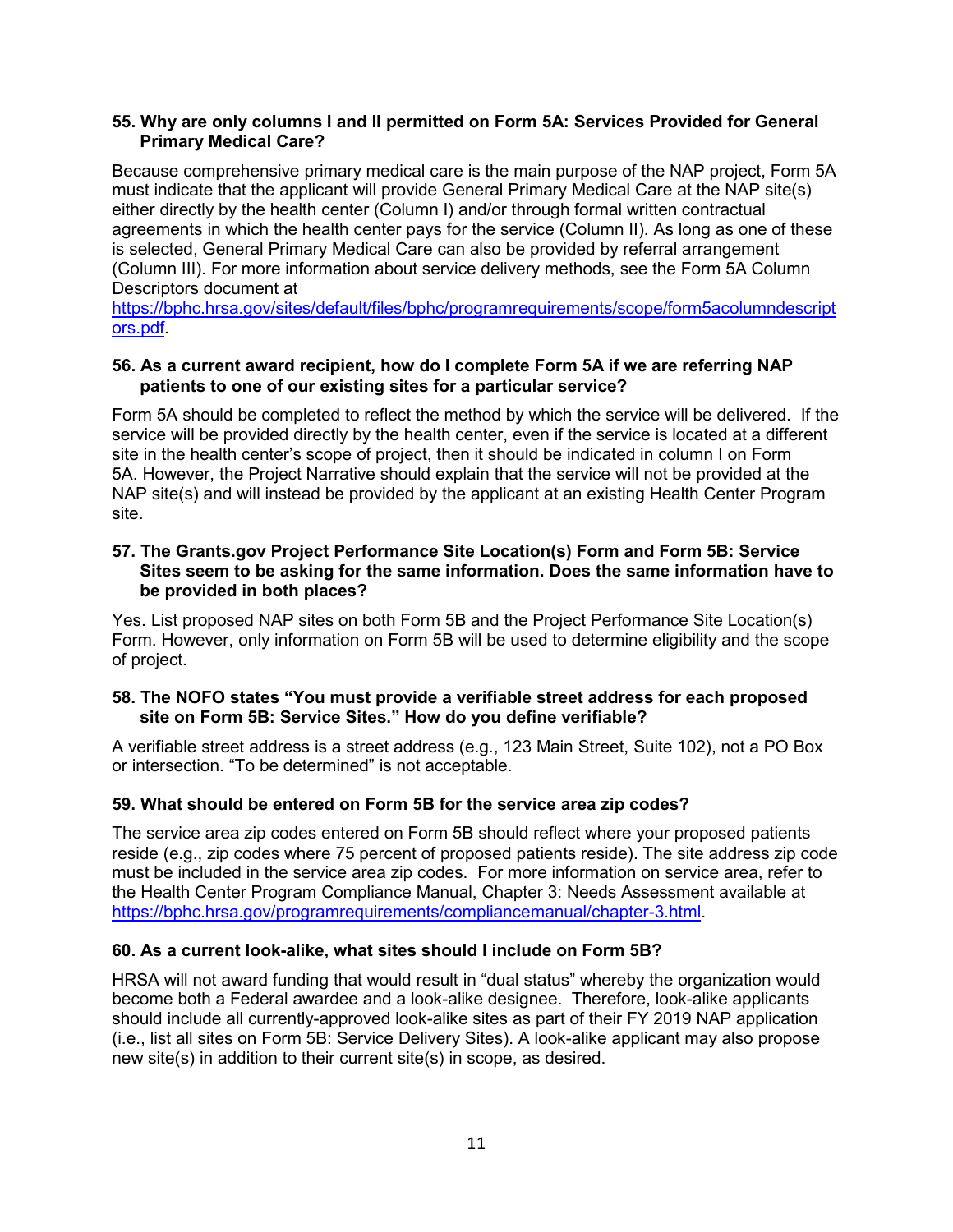#### **61. How many board members should be listed on Form 6A – Current Board Member Characteristics?**

Include all current board members. If you have less than the required minimum of 9 board members, input TBD as needed and include steps in the Operational Plan to ensure that the minimum number is achieved within 120 days of award.

## **62. On Form 6A, how do we complete the gender, ethnicity, and race sections?**

Enter the gender, ethnicity, and race numbers for only the board members that are patients of the health center. See the instructions for Form 6A in Appendix A of the NOFO for the definition of a patient board member.

#### **63. On Form 8 – Health Center Agreements, what qualifies as a substantial portion of the proposed project?**

For purposes of the Health Center Program, contracting for substantive programmatic work includes contracting with a single entity for the majority of health care providers. It also includes any subawards to carry out a portion of the scope of project. Attach in Form 8 any contracts or agreements for a substantial portion of the proposed project as well as any agreements that impact the governing board, such as parent or subsidiary arrangements.

## <span id="page-11-0"></span>**Performance Measures**

## **64. Where can I find more information on the performance measures?**

Refer to Appendix B of the NOFO for an overview of the performance measures. For more details, see the performance measures resources on the [NAP Technical Assistance website.](http://bphc.hrsa.gov/programopportunities/fundingopportunities/NAP/index.html)

#### **65. Can I include measures other than the required performance measures?**

Yes. You may define additional clinical and/or financial measures by clicking on the Add Other Performance Measure button in the form in EHBs. In addition, applicants who request MHC, HCH, and/or PHPC funding must include at least one measure that relates to each special population for which funding is requested. Please note that all measures defined in the application will be reported on yearly for the duration of the project period if the application is funded.

#### **66. Are the clinical and financial measures based on the entire organization or the NAP site(s) only?**

The clinical and financial performance measures should address only the service area and target population of the proposed NAP site(s). For satellite applicants, these measure goals will not overwrite those provided in your last Service Area Competition.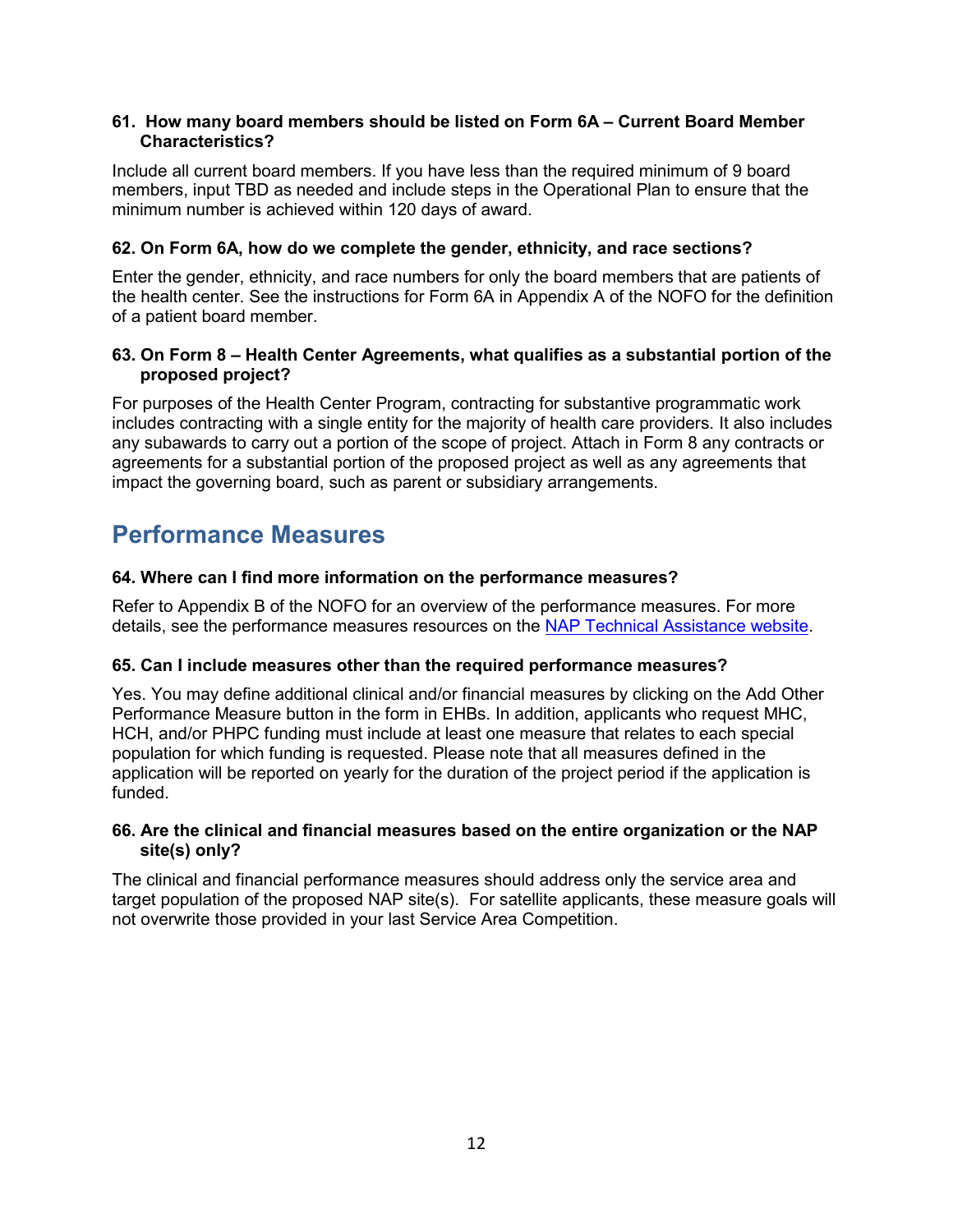#### **67. In general, how should I develop baselines for the performance measures?**

Baselines for performance measures should be developed from current data that are valid, reliable, and derived from established management information systems wherever possible. Data sources could include electronic health records and/or chart sampling.

If the proposed NAP is not operational, but you have comparable operations elsewhere, use comparable experience as a basis for estimating NAP baselines. Applicants with no operations should put zeros in the Numerator and Denominator subfields of the Baseline Data field and provide an explanation in the Comments field describing why baseline data are not yet available and stating when it will be available.

## <span id="page-12-0"></span>**Attachments**

#### **68. Our service area is the county, but the zip codes that make up the county have a significant area located outside the county. Should Attachment 1: Service Area Map and Table reflect only the county? Should the data collected for other forms match the map and accompanying information table?**

The Service Area Map should reflect the proposed service area. You can select county or zip code boundaries. The data reported in Form 4 should reflect the service area and target population, as appropriate. Since the data in UDS Mapper is reported by Zip Code Tabulation Area (ZCTA), if you define your service area differently (e.g., by partial zip codes), data reported in the Attachment 1 table and Form 4 may be different. You can explain differences in the data in the Need section of the Project Narrative by clearly explaining how the service area and target population are defined.

#### **69. What is the difference between a Position Description (Attachment 4) and a Biographical Sketch (Attachment 5)?**

A position description outlines the key aspects of a position (e.g., position title; description of duties and responsibilities; position qualifications; supervisory relationships; skills, knowledge, and experience requirements; travel requirements; salary range; work hours). A biographical sketch describes the key aspects of an individual that make him/her qualified for a position (e.g., past work experience; education/training; language fluency; experience working with the cultural and linguistically diverse populations to be served).

#### **70. What should a public center submit for Attachment 2 (Corporate Bylaws), Attachment 10 (Articles of Incorporation), and Attachment 11 (Evidence of Public Center Status)?**

If the public center has a co-applicant, submit the co-applicant's Bylaws (Attachment 2) and Articles of Incorporation (Attachment 10). You can also submit those of the public center, as desired. See pages 29-30 of the NOFO for acceptable proof of public center status (Attachment 11). Attachment 11 will not be counted in the page limit, however, the other Attachments will count toward the page limit.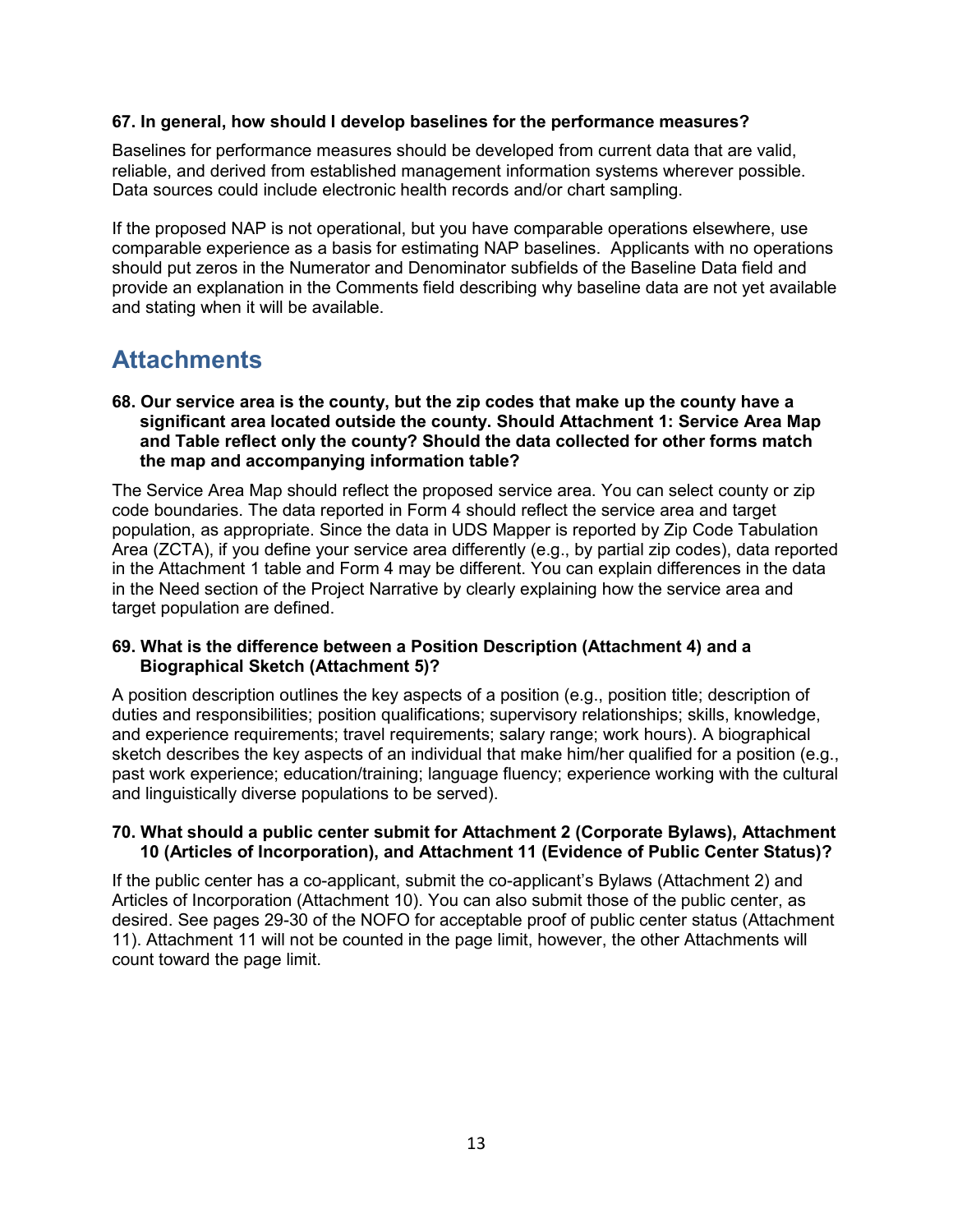#### **71. What should a Tribal entity submit for Attachment 2 (Corporate Bylaws), Attachment 10 (Articles of Incorporation), and Attachment 11 (Evidence of Non-profit or Public Center Status)?**

For Attachments 10 and 11, Tribal organizations should reference the applicant's designation in the Federally Recognized Indian Tribe List maintained by the Bureau of Indian Affairs. For Attachment 2: Corporate Bylaws, a Tribal applicant may provide a document that explains:

- How it is going to establish a governing body over the health center (if one does not already exist);
- How it will incorporate community/target population/patient input into health center operations, including input from the total population to be served by the health center; and
- How it will maintain fiscal and programmatic oversight over the Health Center Program grant project.

## **72. To whom should letters of support be addressed and how should they be provided?**

Letters of support should be addressed to the appropriate applicant organization contact person (e.g., board, CEO) and submitted as Attachment 9. Note that letters of support sent directly to HRSA will **not** be considered by the Objective Review Committee.

#### **73. What if I am not able to get a letter of support from one or more of the entities required in the NOFO?**

When efforts to obtain one or more letters of support are unsuccessful, provide documentation of your efforts to obtain the letter(s) and any additional efforts toward collaboration and coordination.

# <span id="page-13-0"></span>**One-Time Funding for Minor A/R and/or Equipment**

## **74. What is the maximum amount I can request for one-time funding activities?**

You may request no more than \$150,000 in one-time funding in Year 1 only of the project.

#### **75. What types of projects are appropriate for the NAP one-time funding?**

You may propose minor alteration/renovation (A/R) and/or equipment purchases relevant to the proposed project. See more information in Appendix D of the NOFO.

#### **76. Can we use NAP funds to pay an architect that is a direct employee of the health center?**

The preferred method for selecting an architect is to solicit for competitive bids and select the lowest responsive and responsible bid. However, some organizations may wish to accomplish this using their own work force (force account). Further information is available at [https://bphc.hrsa.gov/programopportunities/fundingopportunities/pdf/forcefaq.pdf.](https://bphc.hrsa.gov/programopportunities/fundingopportunities/pdf/forcefaq.pdf)

#### **77. Who should complete and sign the Environmental Information Documentation (EID) checklist?**

The authorizing official (AO) should complete and the sign the EID checklist. You are encouraged to seek consultation from a qualified professional with experience with the National Environmental Policy Act (NEPA) to fully understand the information requested and ensure accurate responses.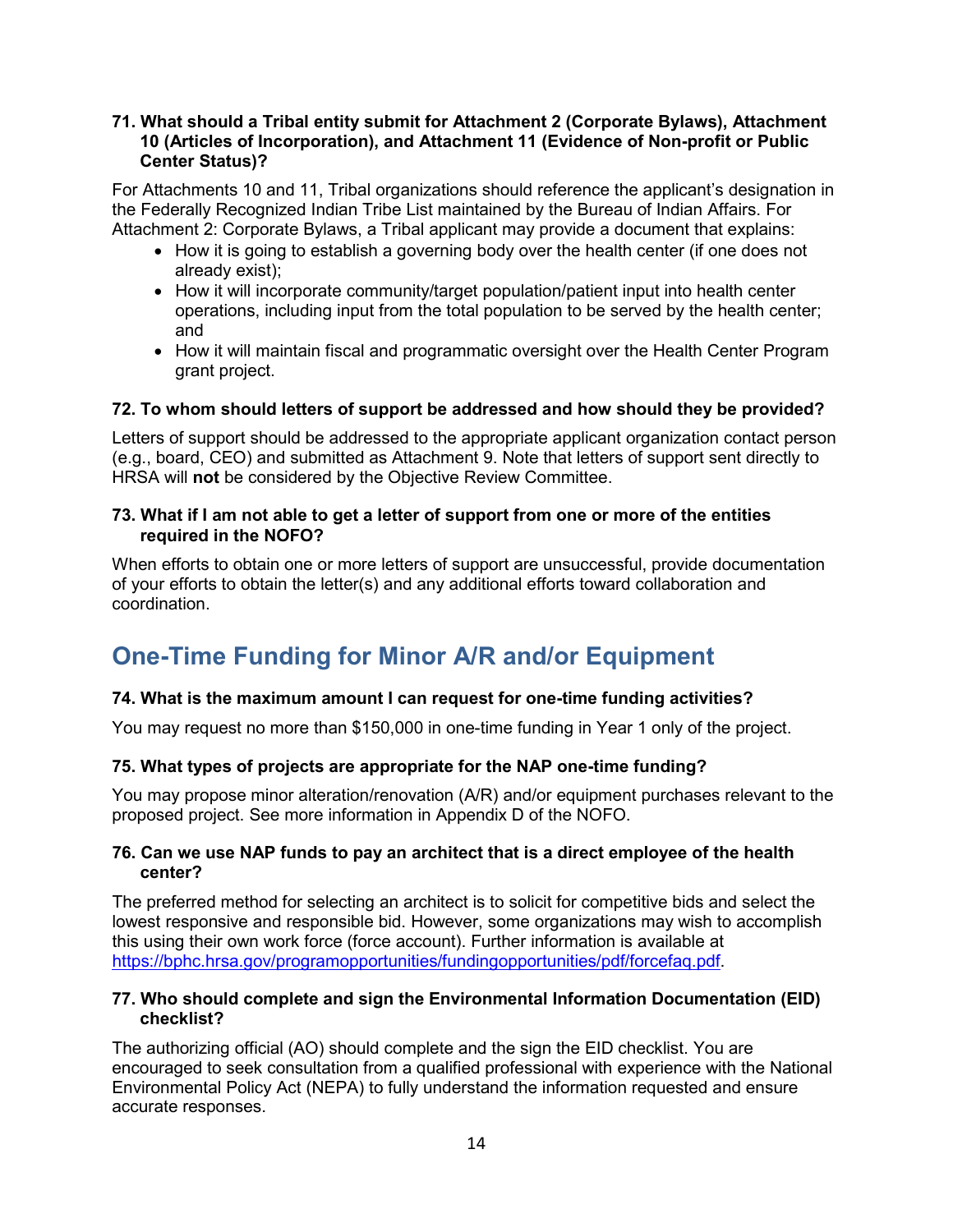#### **78. If we propose minor A/R using one-time funds, what are the environmental and historic preservation requirements?**

For information on environmental and historic preservation compliance requirements, see [https://bphc.hrsa.gov/about/nepa-nhpa/capital-development.html.](https://bphc.hrsa.gov/about/nepa-nhpa/capital-development.html) Although applicants proposing minor A/R projects typically do not require preparation of a full Environmental Assessment under the National Environmental Policy Act (NEPA), you may need to comply with other requirements, as applicable:

- If the proposed project involves exterior work (e.g., windows, signage) or work on a building that is over 50 years old, the project may require State Historic Preservation Office (SHPO) consultation under Section 106 of the NEPA.
- Buildings constructed prior to 1985 may require submission of a hazmat study and abatement plan.
- If the site is located in a coastal state, the project may require compliance with the Coastal Zone Management Act.
- If the proposed project is in a 100 or 500 year floodplain, it may require compliance with E.O. 11988, Floodplain Management.

## **79. Can I propose minor A/R for a site that is leased?**

Yes. Leasehold improvements are allowed. However, NAP funds cannot be used to address facility needs that are part of the terms of the lease (i.e., the obligation of the lessor). If proposing minor A/R for a leased facility, you must attach a signed Landlord Letter of Consent (LLOC) from the facility owner in the Other Requirements for Sites form. See a sample LLOC at the [NAP Technical Assistance website.](http://bphc.hrsa.gov/programopportunities/fundingopportunities/NAP/index.html)

#### **80. Will a Notice of Federal Interest (NFI) be required for minor A/R projects completed with NAP funds?**

An NFI is not required for allowable minor A/R projects for NAP, although federal interest exists for the useful life attributable to the A/R funded under this award. For information regarding federal interest, see

[https://bphc.hrsa.gov/programopportunities/fundingopportunities/pdf/nfifilingguide.pdf.](https://bphc.hrsa.gov/programopportunities/fundingopportunities/pdf/nfifilingguide.pdf)

## **81. What is the time frame to use the one-time funding?**

You may carry over one-time funding into your FY 2020 budget period with prior approval and must obligate this funding by the end of that budget period.

#### **82. Can I use one-time funding to pay for a portion of a large equipment purchase, like a mobile unit?**

Yes. Mobile units are considered equipment and are subject to the \$150,000 cap on the use of one-time funding. You can use other sources of funding to cover the remaining costs of purchasing the equipment beyond the \$150,000.

#### **83. What is included in the A/R project budget justification?**

A budget justification is required for each site-specific project that will utilize one-time funding for A/R. The budget justification must provide a detailed break-out and description of each cost element in the budget, and provide sufficient narrative detail to explain each cost. If there are additional sources of funding, clearly identify which costs will be covered by the one-time funding. A sample A/R budget justification, including a list of unallowable project costs, is available at the [NAP Technical Assistance website.](http://bphc.hrsa.gov/programopportunities/fundingopportunities/NAP/index.html)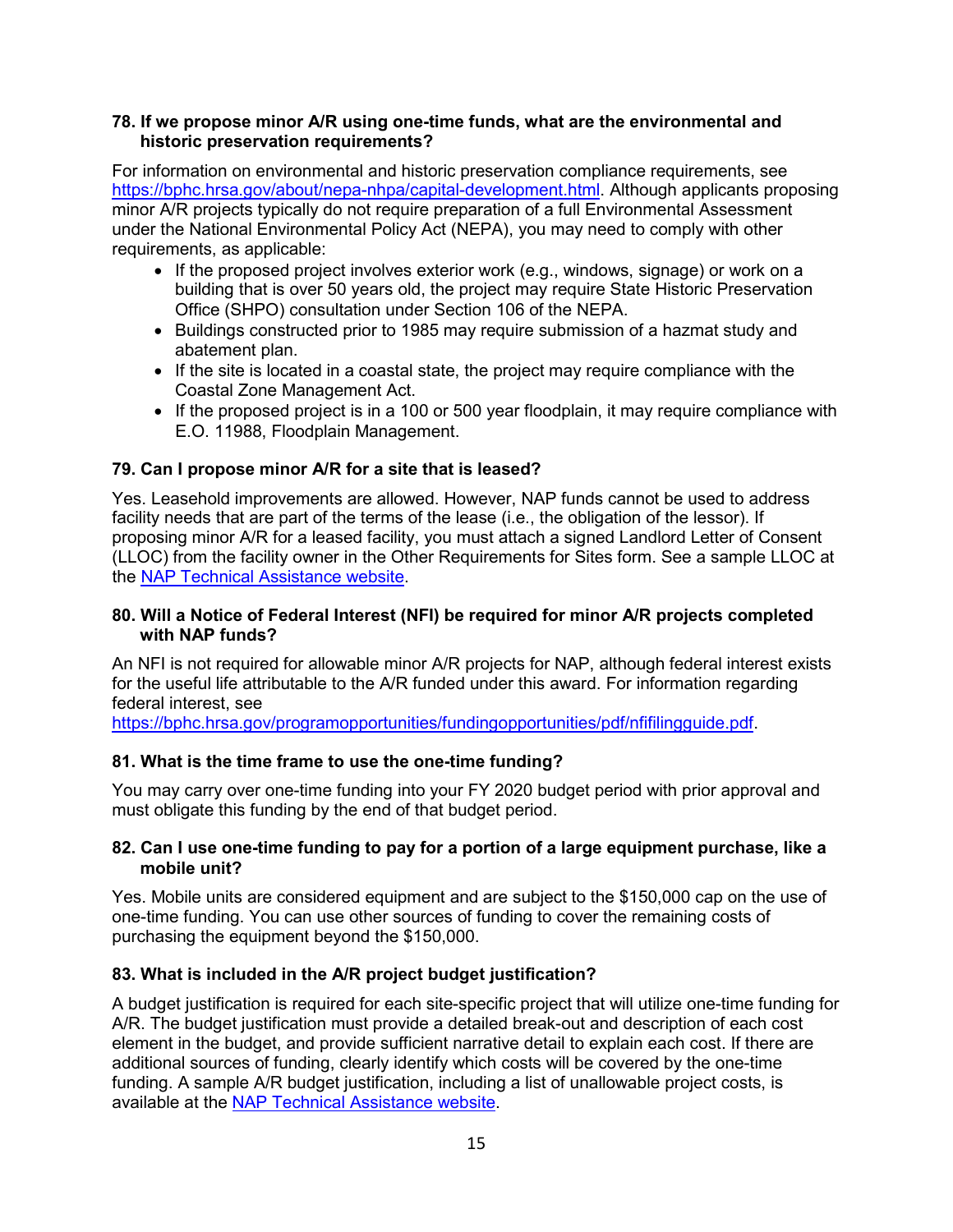# <span id="page-15-0"></span>**Funding Priorities**

## **84. What are funding priorities and how do I get these points?**

A funding priority is defined as the favorable adjustment of review scores when applications meet specified criteria. Prior to final funding decisions, HRSA will assess all NAP applications within the fundable range for eligibility to receive priority point adjustments (they do not need to be requested by applicants). The FY 2019 NAP funding opportunity has three funding priorities, awarded based on the criteria and conditions listed on pages 39-40 in the NOFO:

- High, Unmet Need Area (5 points);
- Sparsely Populated Area (5 points); and
- Health Center Program Look-Alikes (10 points).

#### **85. What is a "hot spot" and will I get High, Unmet Need Area priority points for having one in my service area?**

A "hot spot" is a zip code with high unmet need, indicated by:

- An UNS of 35 or greater:
- A Health Center Program penetration of the low-income population of 5% or less; and
- No current health center service delivery sites (including your current health center sites, if applicable).

Your proposed NAP full-time fixed service site must be located in a zip code that meets all three criteria to qualify for the priority points. You can only receive five "hot spot" priority points, regardless of the number of sites proposed in "hot spot" zip codes. See the list of "hot spot" zip codes at the [NAP Technical Assistance website.](http://bphc.hrsa.gov/programopportunities/fundingopportunities/NAP/index.html)

#### **86. What is a Frontier and Remote (FAR) area and does my entire service area need to be included in a FAR area to get priority points?**

A FAR area describes territory characterized by a combination of low population size and high geographic remoteness. Level four FAR areas closely coincide with a higher degree of remoteness. HRSA will add five points to your application score if one of your proposed NAP service sites, that will operate at least 20 hours a week, is located in a level four FAR area where no other health center service delivery sites are located. You can check if your proposed site is located in a level four FAR area at [https://www.ruralhealthinfo.org/am-i-rural.](https://www.ruralhealthinfo.org/am-i-rural)

## **87. I am a designated look-alike, do I automatically get the 10 priority points?**

To qualify for the look-alike priority points, your organization must be a designated look-alike as of October 1, 2018 and meet all five criteria listed in the NOFO on pages 39-40 **at the time of NAP application**.

## <span id="page-15-1"></span>**Application Submission, Review, and Selection Process**

#### **88. When can I begin the EHBs submission process?**

You can begin Phase 2 in EHBs only after Phase 1 in Grants.gov has been successfully submitted by the Grants.gov due date. Apply early in Grants.gov to maximize time to complete the EHBs phase of the application process. HRSA will send an email confirmation to the Authorizing Official Representative (AOR) containing the tracking number to access your application in EHBs. If you do not receive your EHBs tracking number within 3 business days of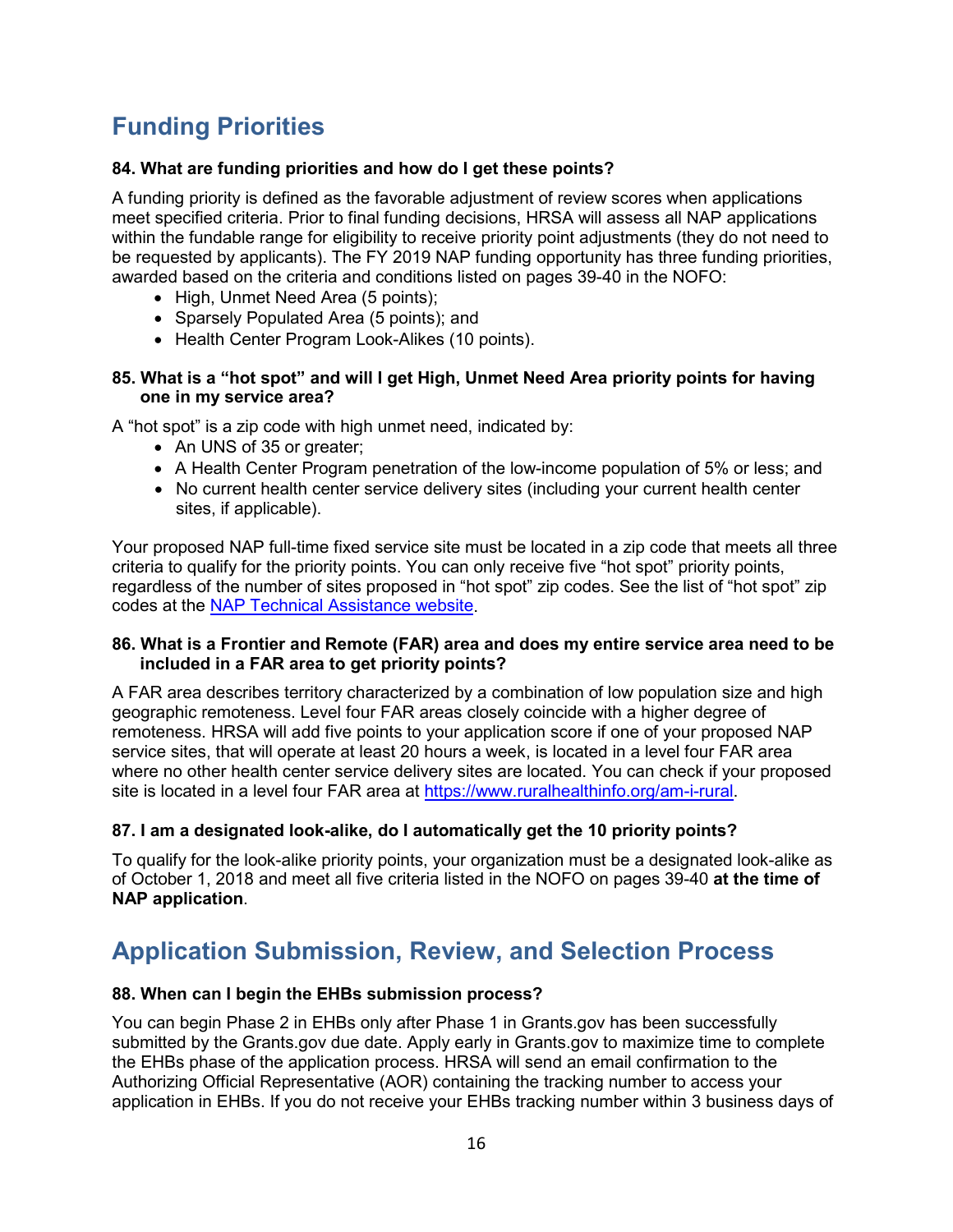your Grants.gov submission, contact Health Center Program Support at [https://www.hrsa.gov/about/contact/bphc.aspx.](https://www.hrsa.gov/about/contact/bphc.aspx)

#### **89. How will I be notified if my application was successfully submitted in Grants.gov and EHBs?**

Monitor your e-mail accounts, including spam folders, for e-mail notifications from Grants.gov. Grants.gov will send a series of email messages to the Workspace owner and participants with the AOR role once the Grants.gov application is validated or if there are errors. If there are errors, you must correct the errors and re-submit the application in Grants.gov prior to the deadline.

In EHBs, all validation errors must be resolved before the application can be submitted to HRSA by the Authorizing Official (AO). The status of the application in EHBs will appear as "Application Submitted to HRSA" once it has been successfully submitted.

If users with privileges to work on the application click the Submit to AO button in EHBs, the AO must login to EHBs and submit the application to HRSA prior to the EHBs deadline.

#### **90. What criteria does the Objective Review Committee (ORC) use in assessing NAP applications?**

Refer to the Project Narrative and Review Criteria sections of the NOFO (Sections IV and V). ORC reviewers will be looking at the Project Narrative, as well as supporting additional documentation throughout the application (e.g., forms, attachments), when assigning points for each review criterion. Reviewers may also use the HRSA Scoring Rubric on the [NAP Technical](http://bphc.hrsa.gov/programopportunities/fundingopportunities/NAP/index.html)  [Assistance website](http://bphc.hrsa.gov/programopportunities/fundingopportunities/NAP/index.html) as a guideline when assigning scores for each criterion.

#### **91. Does HRSA make award decisions based solely on the ORC score?**

No. As described on page 33 of the NOFO, the ORC will evaluate each application using the review criteria presented in the NOFO, and will assign a score of 0-80 points. The UNS will account for up to 20 points. HRSA will then assess all applications within the fundable range for the funding priorities, which may add up to 20 additional points. The final application score is based on these three components (80+20+20=120).

HRSA will also consider other factors such as geographic distribution, past performance, financial stability, compliance with Health Center Program requirements, service site location, total service area boundaries, and collaboration. See page 40 of the NOFO under Distribution of Awards for more information.

Finally, prior to award date, HRSA will assess the compliance status of current Health Center Program award recipients applying to establish satellite sites. You will not receive NAP funding if you have an active 60-day or 30-day Health Center Program requirement condition on your award at the time HRSA makes final NAP funding decisions.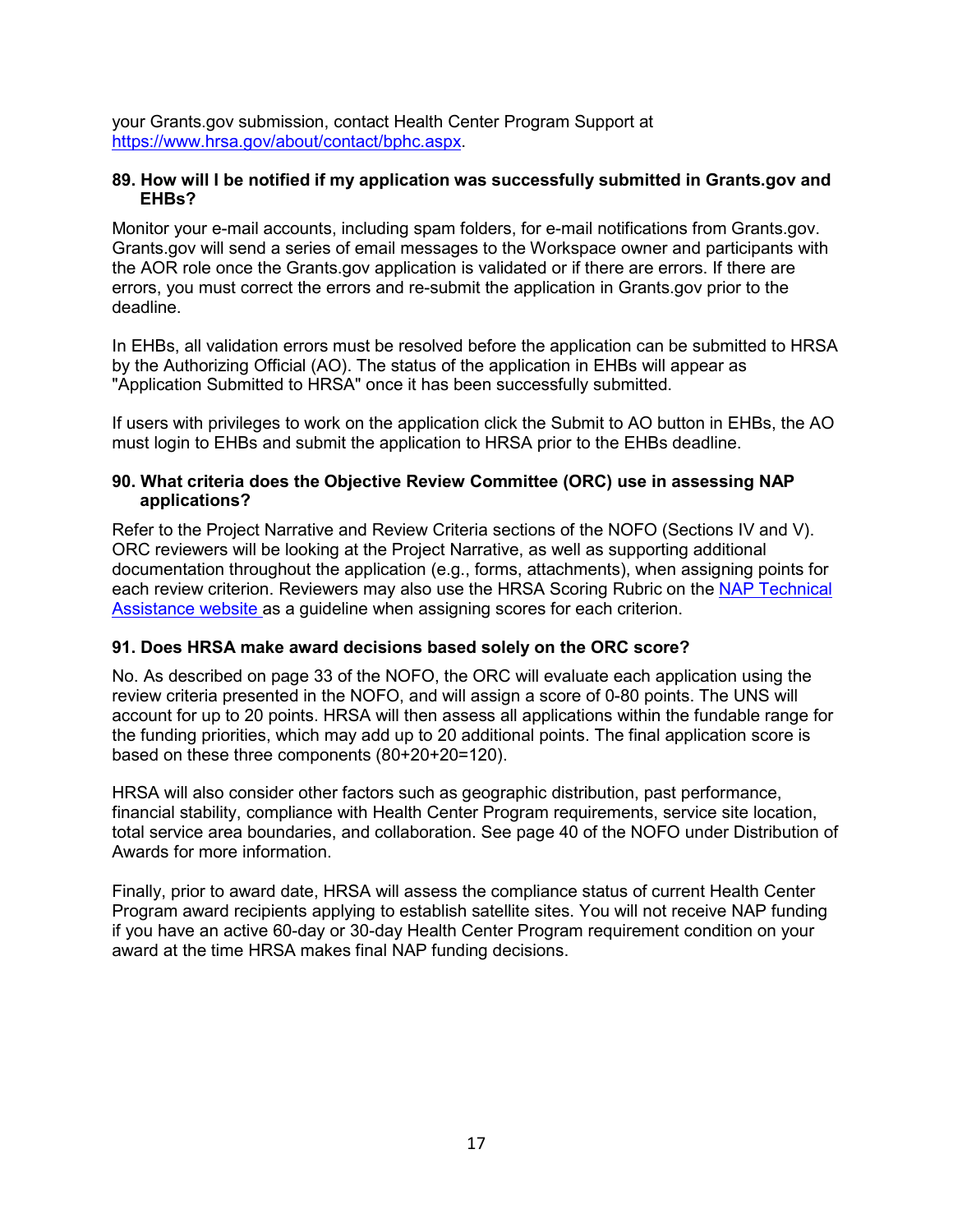# <span id="page-17-0"></span>**Award Information**

## **92. When and how will NAP funds be awarded?**

HRSA anticipates awarding funds on or around September 1, 2019. HRSA will electronically transmit a formal notification to the applicant organization in the form of a Notice of Award (NoA).

## **93. If awarded, how long will my project period be?**

- For satellite award recipients, HRSA will align the NAP award with your existing Health Center Program project period.
- For look-alikes that are fully compliant with Health Center Program requirements at the time of award, the length of your project period will be two years.
- For new award recipients and look-alikes with one or more program requirement conditions on the Notice of Look-alike Designation at the time of award, the project period will be September 1, 2019 through August 31, 2020 (1 year).

#### **94. If awarded, will funding for the NAP award continue beyond the project period?**

HRSA expects to award continuation funding beyond the initial project period on a competitive basis (through a Service Area Competition) subject to availability of funds, satisfactory performance, and a determination that continued funding would be in the best interest of the Federal government.

#### **95. If an organization receives a NAP award, does it automatically become a Federally Qualified Health Center (FQHC)?**

No. After HRSA issues the NAP award and the new access point is verified as operational (within 120 days of Notice of Award), you must apply to the Medicare Program and to the State Medicaid Program to be enrolled and reimbursed as an FQHC. For more information on the Medicare application process and timeline, refer to the Centers for Medicare & Medicaid website at [https://www.cms.gov/Center/Provider-Type/Federally-Qualified-Health-Centers-FQHC-](https://www.cms.gov/Center/Provider-Type/Federally-Qualified-Health-Centers-FQHC-Center.html)[Center.html.](https://www.cms.gov/Center/Provider-Type/Federally-Qualified-Health-Centers-FQHC-Center.html)

## <span id="page-17-1"></span>**Technical Assistance and Contact Information**

## **96. Who can assist with technical difficulties encountered in Grants.gov?**

Refer to <https://grants-portal.psc.gov/> for applicant FAQs or contact the Grants.gov Contact Center 24 hours a day, 7 days a week (excluding federal holidays) at 1-800-518-4726 or [support@grants.gov.](mailto:support@grants.gov)

#### **97. Who can assist with technical difficulties encountered in HRSA EHBs?**

Contact Health Center Program Support at 1-877-464-4772, Monday through Friday, 8:30 AM to 5:30 PM ET (excluding federal holidays) or [https://www.hrsa.gov/about/contact/bphc.aspx.](https://www.hrsa.gov/about/contact/bphc.aspx)

Another useful resource for navigating the application in EHBs is the **EHBs NAP Applicant User** [Guide.](https://bphc.hrsa.gov/programopportunities/fundingopportunities/NAP/fy2019-nap-user-guide_.pdf)